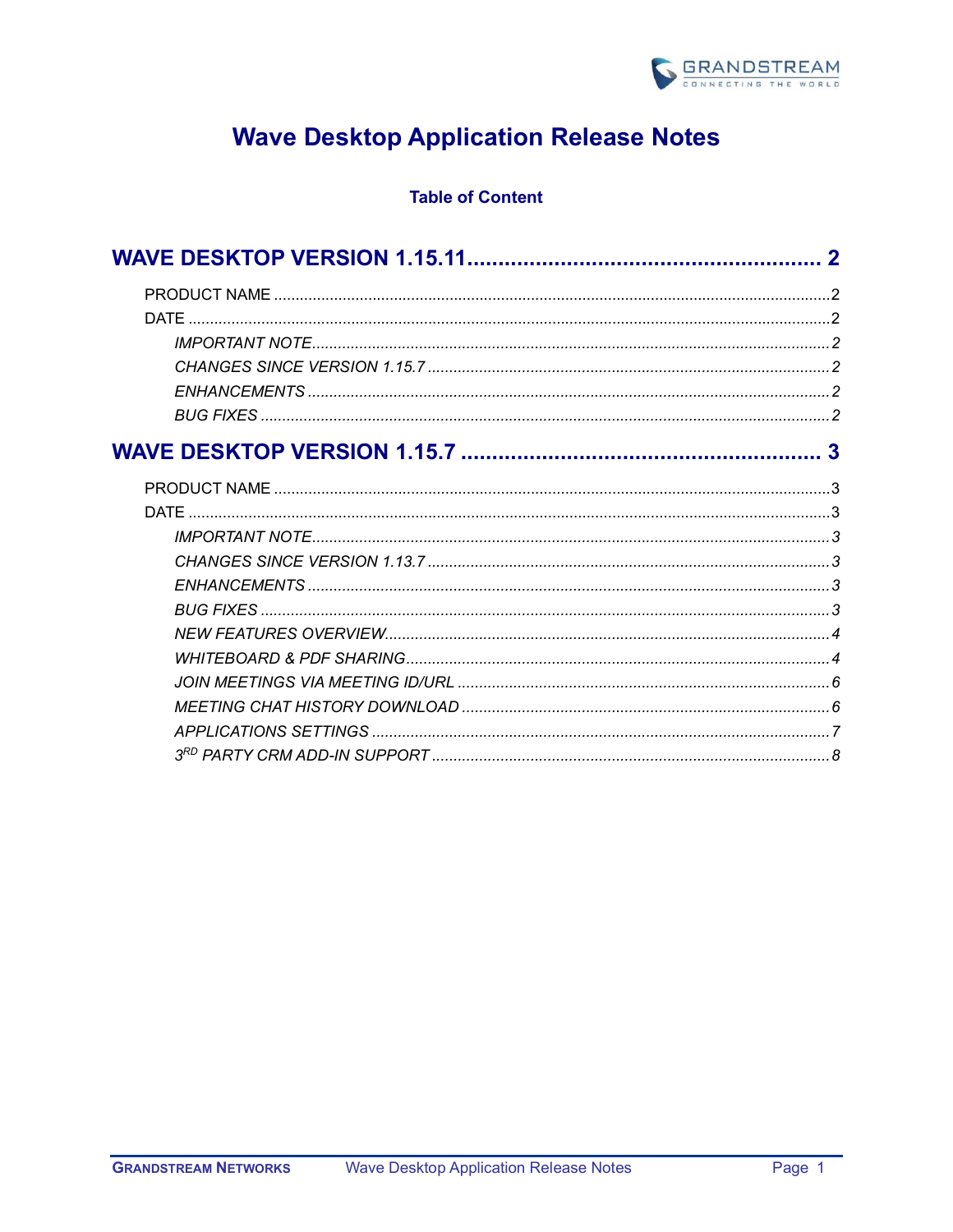

# **WAVE DESKTOP VERSION 1.15.11**

## <span id="page-1-1"></span><span id="page-1-0"></span>**PRODUCT NAME**

Wave Desktop Application

# <span id="page-1-2"></span>**DATE**

5/22/2022

# <span id="page-1-3"></span>**IMPORTANT NOTE**

• Wave Desktop application is available for Windows and macOS. Users can download the latest Wave desktop application from the link:<https://fw.gdms.cloud/wave/download/>

# <span id="page-1-4"></span>**CHANGES SINCE VERSION 1.15.7**

## <span id="page-1-5"></span>**ENHANCEMENTS**

Added basic call control support for Microsoft Teams-certified headsets.

## <span id="page-1-6"></span>**BUG FIXES**

- Fixed an issue with unviewable captchas in the login page.
- Fixed an issue with transferring calls when the transferee CID contains letters and special characters.
- Fixed an issue with being unable to answer calls while using CTI if no microphone is detected.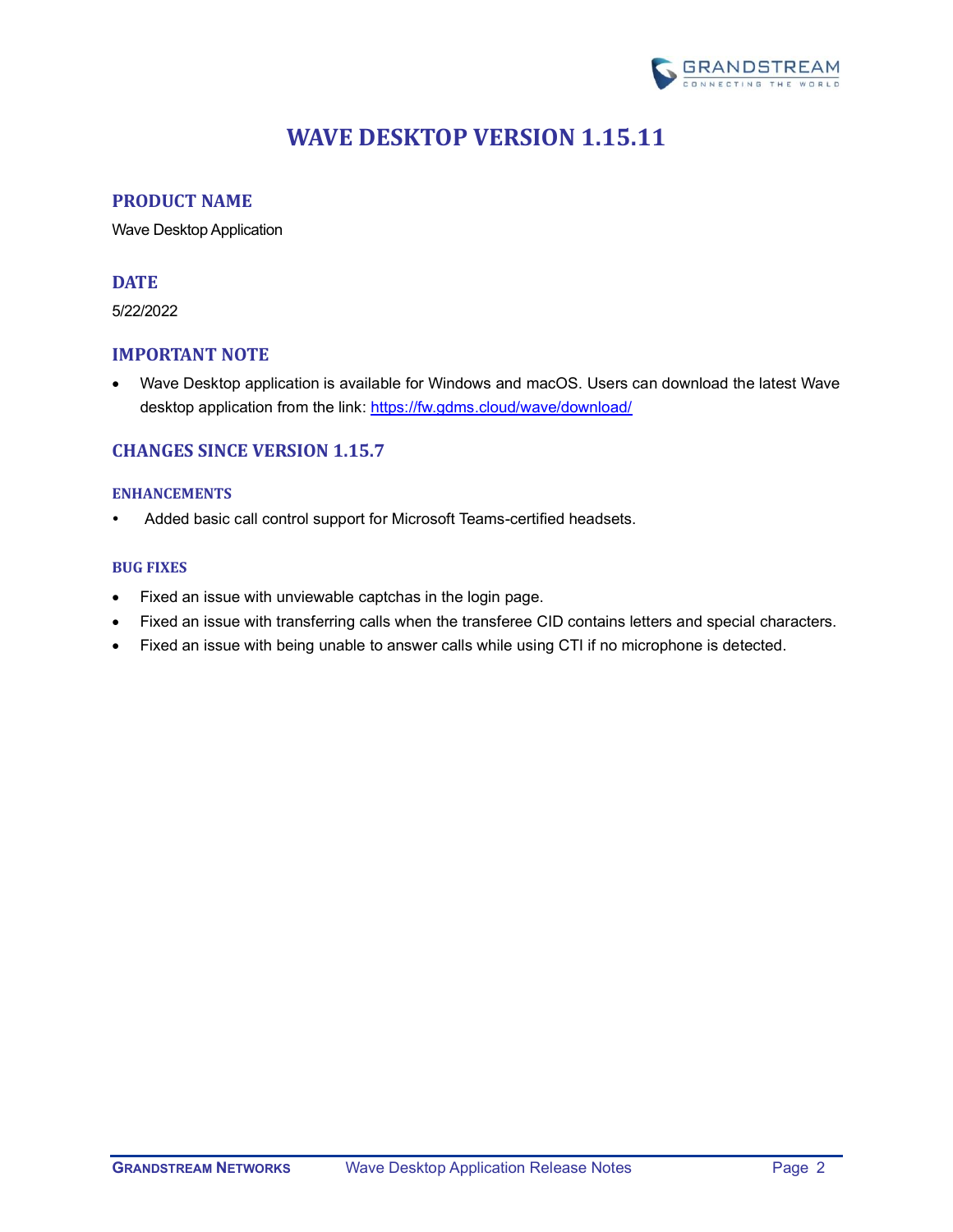

# **WAVE DESKTOP VERSION 1.15.7**

# <span id="page-2-1"></span><span id="page-2-0"></span>**PRODUCT NAME**

Wave Desktop Application

# <span id="page-2-2"></span>**DATE**

4/1/2021

# <span id="page-2-3"></span>**IMPORTANT NOTE**

• Wave Desktop application is available for Windows and macOS. Users can download the latest Wave desktop application from the link:<https://fw.gdms.cloud/wave/download/>

# <span id="page-2-4"></span>**CHANGES SINCE VERSION 1.13.7**

## <span id="page-2-5"></span>**ENHANCEMENTS**

- Made several UI improvements.
- Added Whiteboard and PDF sharing collaboration features. [[WHITEBOARD & PDF SHARING](#page-3-1)]
- Added ability to join meetings via meeting ID or meeting URL. [[JOIN MEETINGS VIA MEETING](#page-5-0)  [ID/URL](#page-5-0)]
- Added ability for chat group owners to set permissions for chat members to invite others to the group. This setting is found under the *More*→*Group Settings* option within a chat group.
- Added support for voice messages (receive-only)
- Added ability to search for message content within individual chat groups.
- Meeting chat history can now be downloaded by participants. [[MEETING CHAT HISTORY](#page-5-1)  [DOWNLOAD](#page-5-1)]
- The *Audio/Device Device*→*Audio Settings* will now automatically detect microphone input. The Test button has been removed.
- Users can now search for contacts within individual directories (All, Favorites, and Extended Contacts).
- Added *Application Settings* option to the *Profile/User Settings* list. [[APPLICATIONS SETTINGS](#page-6-0)]
- Added support for 3<sup>rd</sup> party add-ins: Salesforce CRM, SugarCRM, Zoho CRM, Vtiger CRM, and Act! CRM [3RD [PARTY CRM ADD-IN SUPPORT](#page-7-0)]

## <span id="page-2-6"></span>**BUG FIXES**

- Fixed several UI and display issues.
- Fixed an issue with crashing when upgrading from certain versions of Wave.
- [macOS] Fixed an issue with participants not being able to see screen sharing.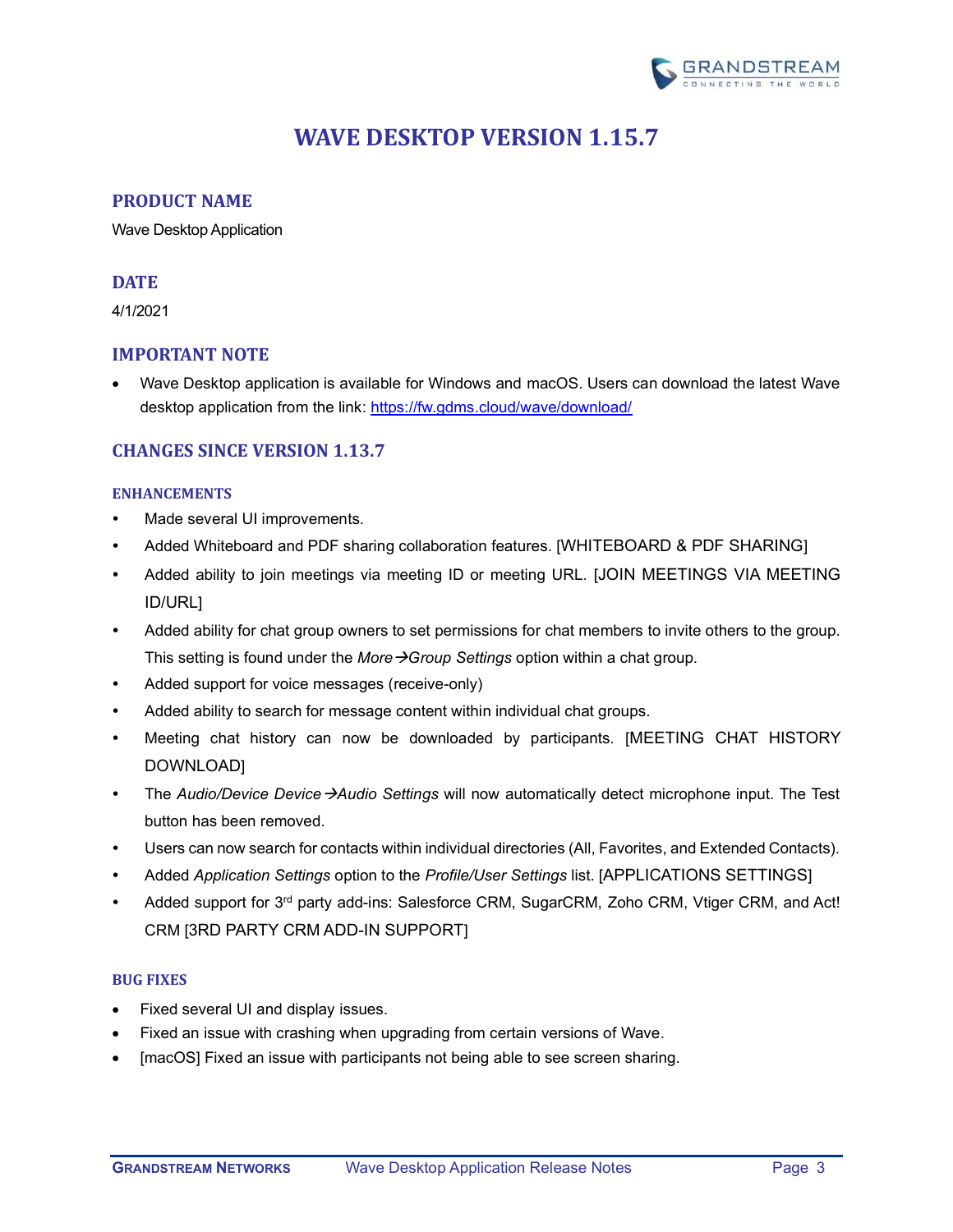

## <span id="page-3-0"></span>**NEW FEATURES OVERVIEW**

This section describes the major new features/changes introduced in the update and provides instructions for usage.

## <span id="page-3-1"></span>**WHITEBOARD & PDF SHARING**

Whiteboard and PDF sharing collaboration features have been added to Wave meetings.

|                                                      | $\mathbb{Q}^{\times}$          |                                                       |
|------------------------------------------------------|--------------------------------|-------------------------------------------------------|
|                                                      | <b>Screen Share</b>            | $\times$                                              |
| e.                                                   |                                |                                                       |
| Share Screen                                         | Share WhiteBoard               | Share Document                                        |
|                                                      |                                |                                                       |
|                                                      |                                |                                                       |
| $\mathbf{0}$ $\sim$ $\mathbf{1}$<br>Video On<br>Mute | ●<br>Participants (1)<br>Chats | $\mathbf{R}$ $\sim$<br>▨<br>$\cdots$<br>More<br>Share |

#### *Figure 1 - Share Whiteboard/PDF*

The Whiteboard feature brings up an interactive white canvas for users to draw on and/or upload images and diagrams to, enhancing presentations and providing an easy method for participants to convey their points. The PDF sharing feature is largely the same, but instead of images, participants can upload PDF files.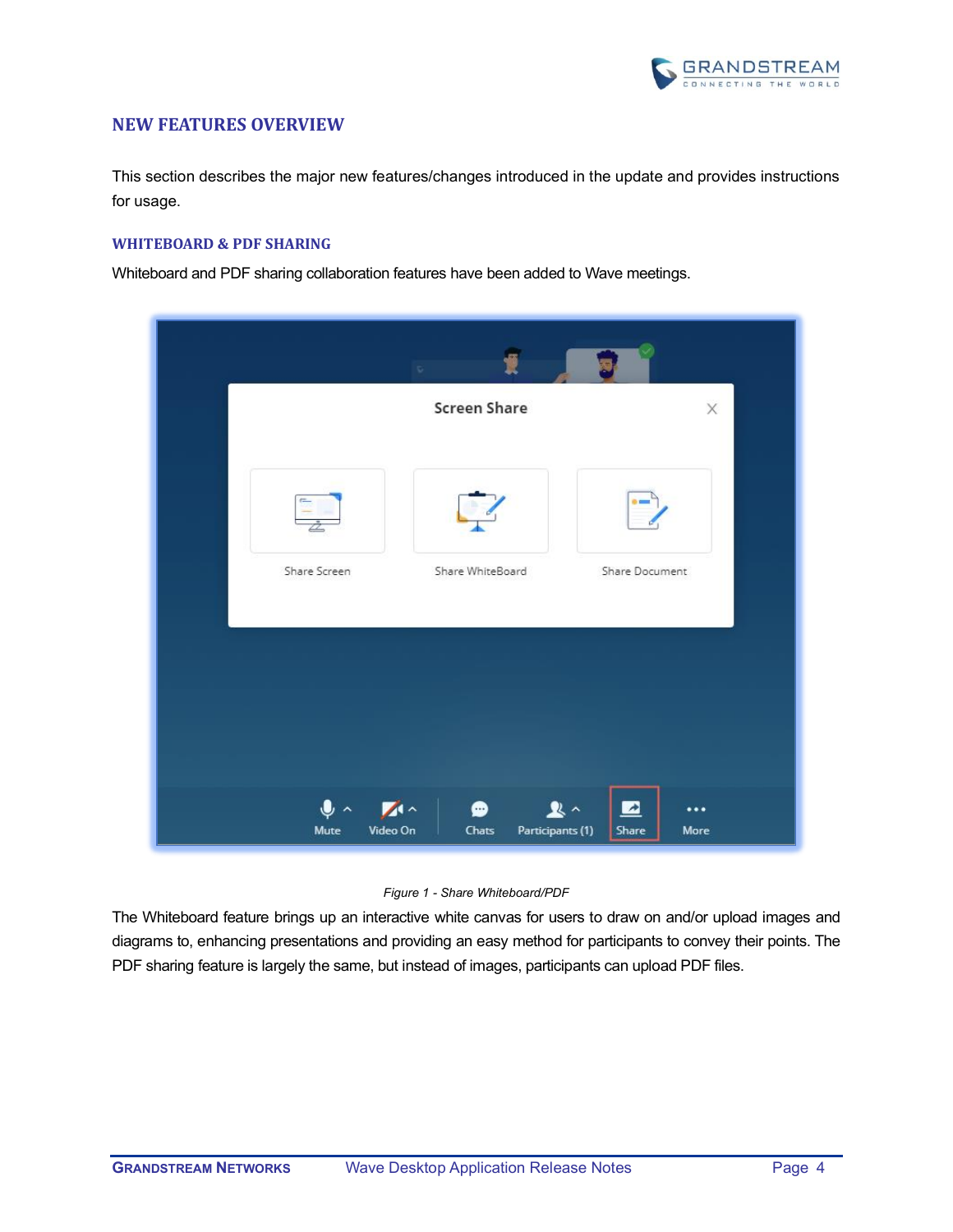



*Figure 2 - PDF Sharing*



*Figure 3 - Whiteboard Edit Options*

The following editing options are available.

- **Format** Adjusts the color and size of the brush or eraser
- **Paint Brush** Select the brush or shape to use (e.g., free draw, square, circle)
- **Text Box**  Inserts a text box that can be typed into
- **Eraser**  Erases brush edits
- **Undo**  Reverts the last edit action
- **Redo**  Reverts the last *Undo* action
- **Empty**  Clears out all edits on the Whiteboard/PDF
- **Save** Saves the current whiteboard as a JPG file
- **Close the edit box** Removes the edit toolbar and allows the sharer to move and zoom in/out of the whiteboard.



*Figure 4 - Whiteboard Move/Zoom*

Note: Participants can also zoom in/out of the whiteboard using their mouse scroll wheel.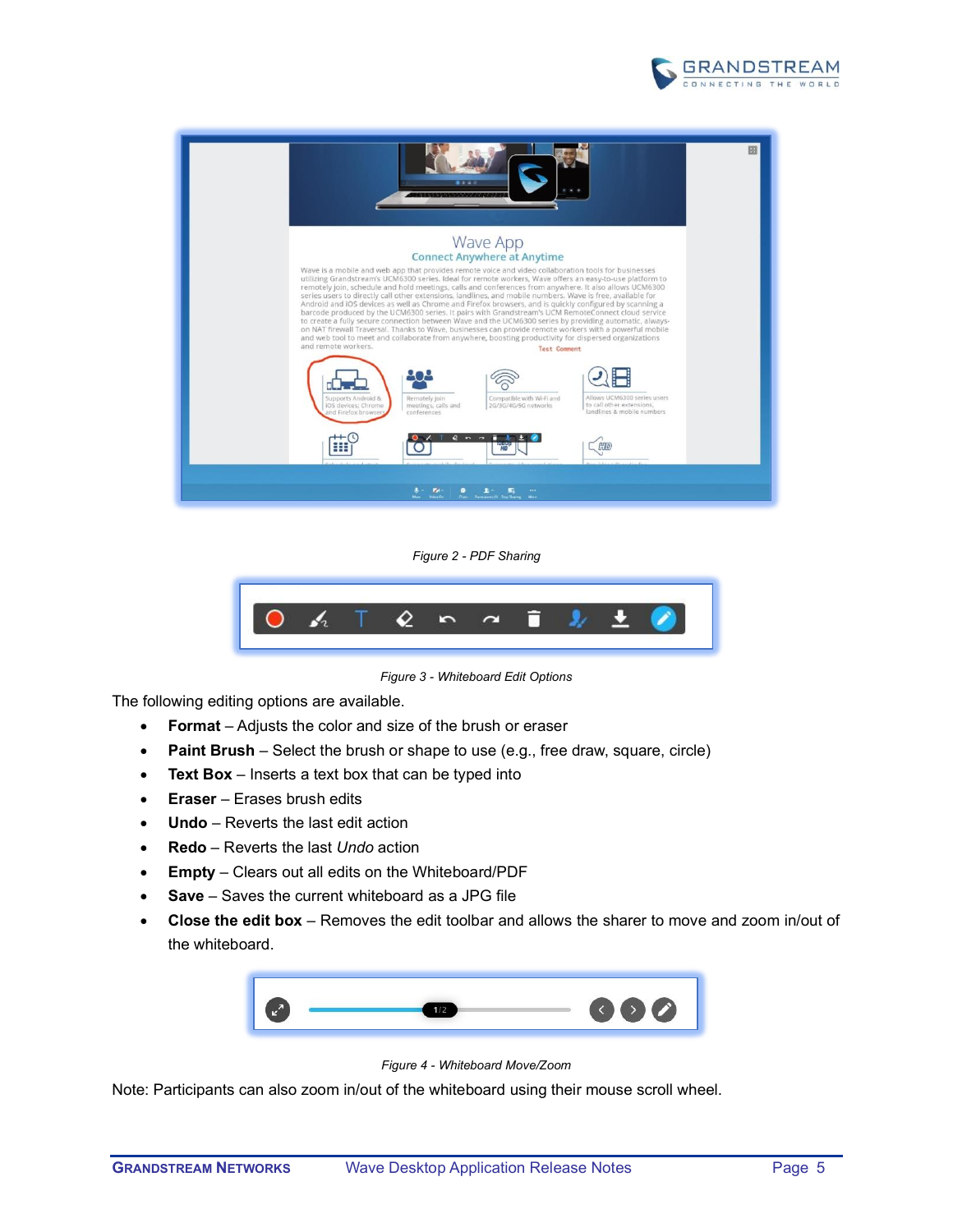

#### <span id="page-5-0"></span>**JOIN MEETINGS VIA MEETING ID/URL**

Users can now join a meeting by entering a meeting ID or link and, if applicable, the meeting password. To do this, users can click on the new *Join Meeting* button on the *Meetings* page.

| <b>Meeting List</b>                 | Public Room                          |                                         |                                       |
|-------------------------------------|--------------------------------------|-----------------------------------------|---------------------------------------|
| い Meet Now                          | Schedule<br>茴                        | · Join Meeting<br><b>BB</b><br>$\Omega$ | Ended<br>$\cdots$                     |
| <b>Meeting History</b>              |                                      |                                         | Meeting by $\blacksquare$             |
| Today                               | Meeting by   w / 2 J                 | <b>Ended</b>                            | $11:52 \text{ AM}$<br>12:35 PM<br>43m |
| $11:52$ AM -<br>12:35 PM            |                                      | <b>Join Meeting</b>                     | <b>DESCRIPTION</b><br>$\times$        |
| $12 - 09$                           | * Meeting ID/Link                    | Please enter                            | 01<br><b>DV J J</b>                   |
| 4:51 PM -<br>4:53 PM                | Meeting Password                     | Please enter                            | $(5)$ $(1)$                           |
| $11 - 29$<br>$6:13$ PM -<br>7:46 PM | Creator:<br>$\overline{\phantom{a}}$ | <b>Join Meeting</b><br>Cancel           | YE GIRBURG.                           |

*Figure 5 - Join Meeting*

### <span id="page-5-1"></span>**MEETING CHAT HISTORY DOWNLOAD**

Meeting participants can now download the meeting chat history of ongoing meetings.



*Figure 6 - Meeting Chat History Download*

However, only meeting organizers can download the chat history of finished meetings.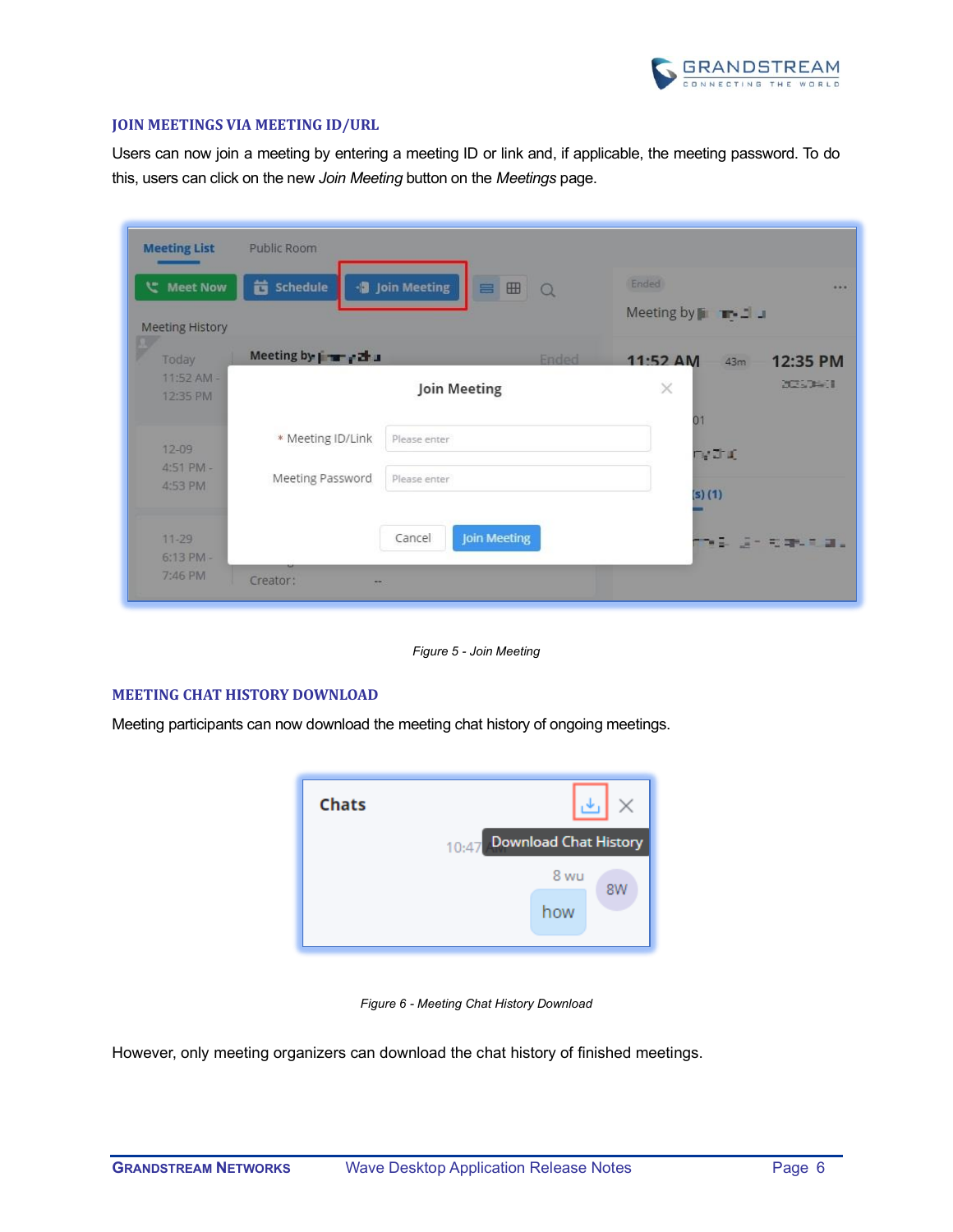

|       | Ended<br>                                       |
|-------|-------------------------------------------------|
|       | Forward Chat History                            |
| Ended | Create a Meeting Group and Forward Chat History |
|       | Download Chat History                           |
|       | 问 50116699                                      |
| Ended | Me (8 wu)<br>ℛ                                  |
|       | Participant(s)(2)                               |

*Figure 7 - Ended Meeting Chat History Download*

Note: Chat history is downloaded as a text file.

## <span id="page-6-0"></span>**APPLICATIONS SETTINGS**

The *Application Settings* option has been added under the *Profile Settings*. The following options are available:

| Call Settings                       | 1000<br>10<br>100111000                      |
|-------------------------------------|----------------------------------------------|
| <b>Application Settings</b><br>දිලද | Launch on system startup                     |
| Audio/Video Device                  | Dial Tone                                    |
| English                             | Close the app and keep it running $\bigcirc$ |



- **Launch on system startup** If enabled, the Wave application will automatically open on PC startup.
- **Dial Tone –** If enabled, the tones from the *Call* page's dialpad will be audible. This does not affect the dialpad tones in calls and meetings, which will always be audible.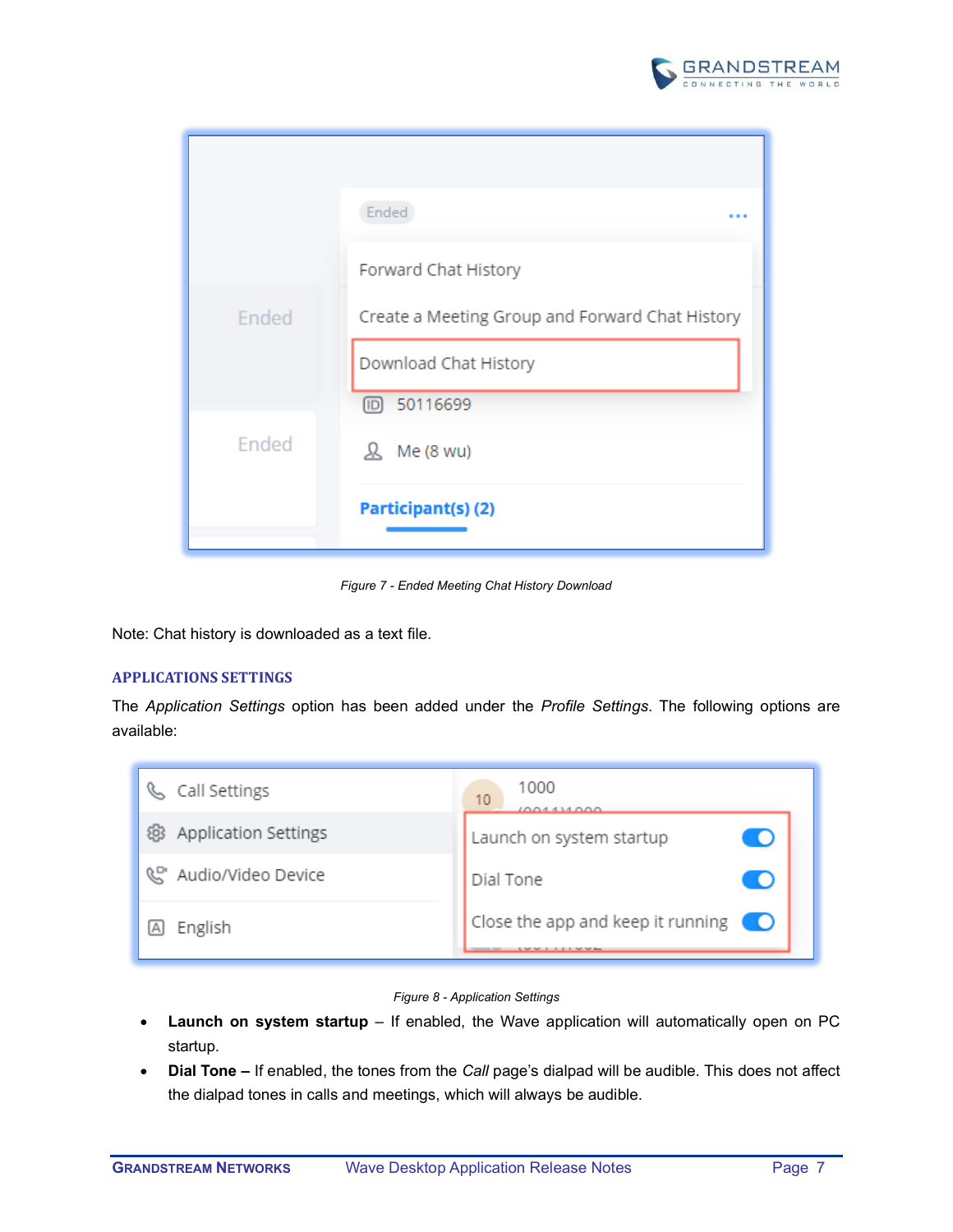

• **Close the app and keep it running** – If enabled, clicking the *Close* button on the Wave window will not terminate the application. On Windows, it will only remove Wave icon from the taskbar, and the application can still be found in the system tray.

#### <span id="page-7-0"></span>**3RD PARTY CRM ADD-IN SUPPORT**

Wave now supports the installation and use of add-ins for UCM's supported CRMs. Users can find the app store for these add-ins under the *Applications →3<sup>rd</sup> Party Applications* page.

| Act! CRM<br>act<br>Install<br>1.0.0.4<br>Act! CRM combines marketing automation and sales channel management into a centralized platform. With this<br>integration, Wave users can obtain customer information from Act! CRM for improved services.<br>SalesForce<br>Install<br>1.0.0.4<br>Salesforce provides a customer relationship management solution that brings customers and companies closer<br>together than ever before. With this integration, Wave users can seamlessly obtain customer information from<br>Salesforce and interact with customers in an informed and knowledgeable manner.<br>SugarCRM<br>Install<br>1.0.0.4<br>SugarCRM is an innovative, flexible, and cost-effective CRM solution in the market created to build uniquely<br>productive customer relationships. Its integration with Wave allows users to obtain customer information from<br>SugarCRM, providing many opportunities to connect and strengthen relationships with customers. |     | <b>App Store</b> | X |
|-------------------------------------------------------------------------------------------------------------------------------------------------------------------------------------------------------------------------------------------------------------------------------------------------------------------------------------------------------------------------------------------------------------------------------------------------------------------------------------------------------------------------------------------------------------------------------------------------------------------------------------------------------------------------------------------------------------------------------------------------------------------------------------------------------------------------------------------------------------------------------------------------------------------------------------------------------------------------------|-----|------------------|---|
|                                                                                                                                                                                                                                                                                                                                                                                                                                                                                                                                                                                                                                                                                                                                                                                                                                                                                                                                                                               |     |                  |   |
|                                                                                                                                                                                                                                                                                                                                                                                                                                                                                                                                                                                                                                                                                                                                                                                                                                                                                                                                                                               | Add |                  |   |
|                                                                                                                                                                                                                                                                                                                                                                                                                                                                                                                                                                                                                                                                                                                                                                                                                                                                                                                                                                               | Sma |                  |   |
|                                                                                                                                                                                                                                                                                                                                                                                                                                                                                                                                                                                                                                                                                                                                                                                                                                                                                                                                                                               | Adm |                  |   |
|                                                                                                                                                                                                                                                                                                                                                                                                                                                                                                                                                                                                                                                                                                                                                                                                                                                                                                                                                                               | 3rd |                  |   |

## *Figure 9 - 3rd Party App Store*

Once these are installed, the icons for them will be displayed under the *3 rd Party Applications* section.



## *Figure 10 - Installed 3rd Party Apps*

Once installed, users will need to sign into their CRM accounts via the add-in. Once everything is configured correctly, and when users receive incoming calls, either one of the following messages will be displayed depending on whether the contact exists in the CRM system.